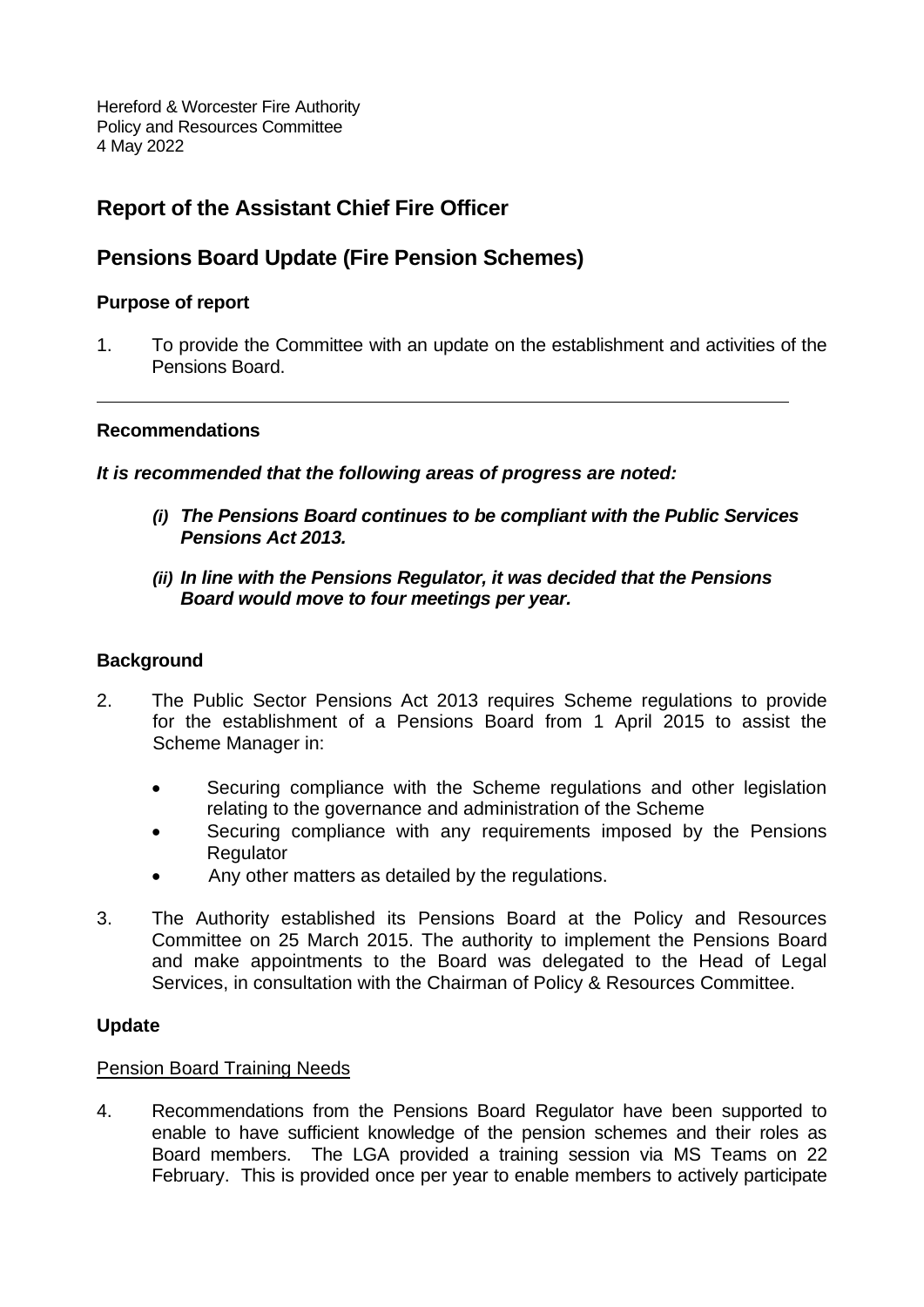and discuss Board issues; the training will cover all pension schemes as well as our role as a pension member.

## Composition of Scheme Membership

5. At each meeting, the Board receives and reviews data on scheme membership across the Service. Membership has stayed consistently high and no trends have been identified.

#### Scheme Advisory Board

- 6. The role of the Pensions Board is to receive updates from the Scheme Advisory Board. Since the last report, a survey has been undertaken on workforce and pension statistics by the Home Office and results given. The Board will now look at this data and carry out a comparison with other FRSs. In February 2019, HMT paused the cost cap element of the 2016 valuations (every 4 years there is a valuation of the different funds and actuaries looking at calculations to see if it meets the cost cap). Further clarity will be provided going forward as and when known. From 30 November 2021 strict rules were issued giving FRAs tools to act if they have suspicions about the circumstances that have led a member to transfer a pension, i.e. to a personal pension or occupational pension scheme. FRAs can now physically stop transfers if they become suspicious.
- 7. The Board ensured that the Service was considering the legal implications of implementing Immediate Detriment and that the reasons for the decisions made were documented

#### Risk Register Update

8. The Board is required to compile, update and report on any significant risks or issues related to pensions. The Pensions Board Risk Register has now been finalised and aligned to the Service Strategic Risk Register (SRR) format to apply a consistent approach with the most significant risks being escalated to the SRR.

#### **Breaches**

9. The Board is required to be made aware of any breaches to the law where that breach is likely to be of material significance. Since the last report, there have been no Conflicts of Interest or breaches which required to be reported to The Pensions Regulator.

#### Sargeant Remedy Update

10. Since the date of the last pensions Board meeting, the Public Service Pensions and Judicial Offices Act 2022 received the Royal Assent on  $7<sup>th</sup>$  March and lays the foundations for the remedies previously discussed. However, key provisions do not come into effect until implemented by secondary legislation and which will not be completed until October 2023. When fully implemented the Act will deliver options on the Remedy period for individuals who have moved out of legacy schemes. It Intends to deliver a set of options for people to move into the 2015 Scheme not previously covered by the Court of Justice ruling and will move everyone into the 2015 Scheme from 1 April 2022. It also sets out to resolve tax